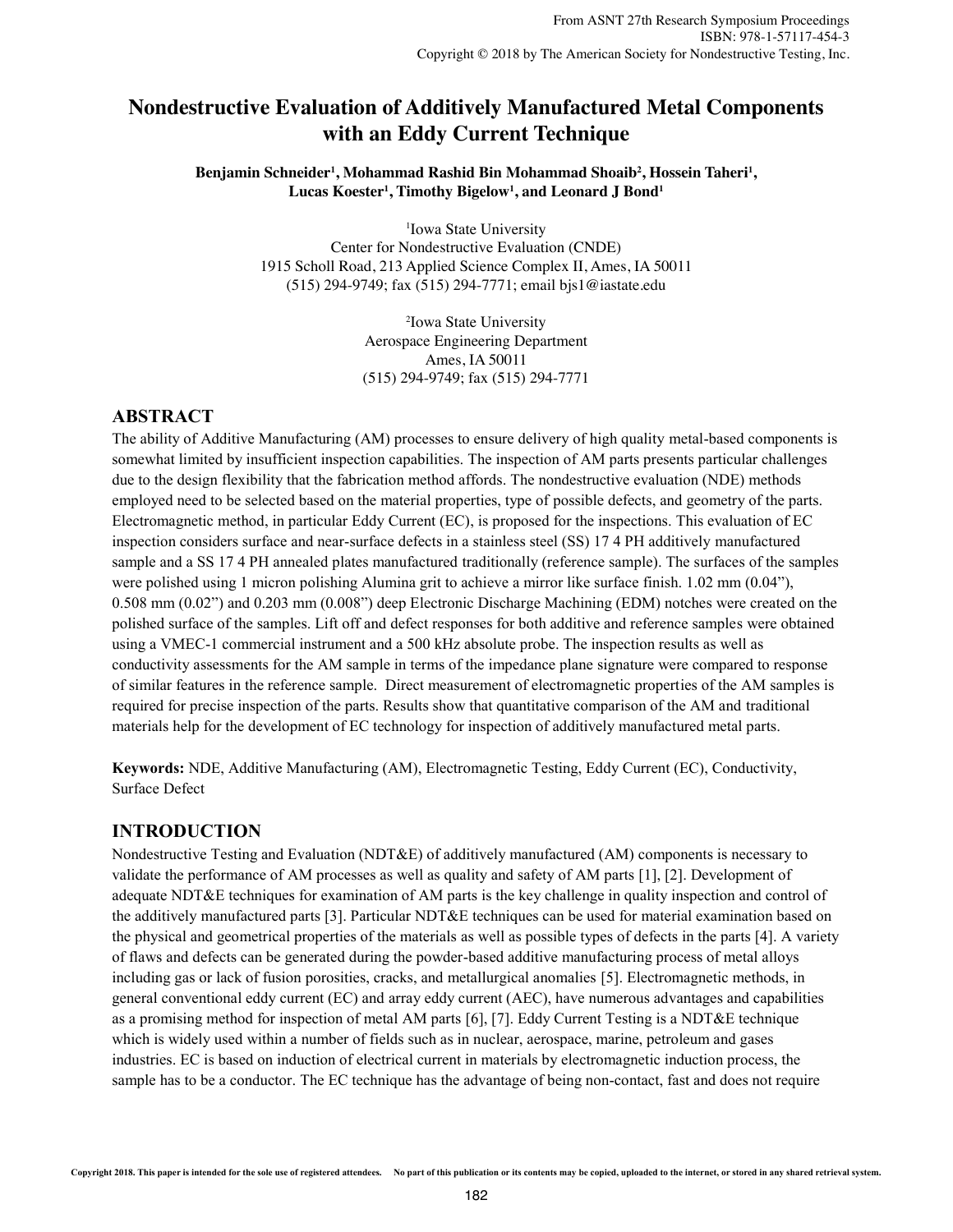any couplant or media (no contamination) to transmit the energy into the part [8]–[10]. EC techniques can be used for detecting surface and subsurface defects such as cracks and scratches, as well as material properties such as conductivity, stresses, and surface irregularities. Electromagnetic properties of the materials such as electrical conductivity and magnetic permeability have significant impact on the detected signal in eddy current NDT&E. Therefore, for application of EC technique for AM parts and components, electromagnetic properties of deposited materials need to be evaluated and compared to the traditional manufactured materials for the optimization and comparison of the inspection efficiency.

In this study, material properties (conductivity and lift-off) and capability of defect detection has been evaluated using the EC technique.

# **MATERIALS AND METHOD**

Two types of samples were used for assessment of EC technique for evaluation of material properties and defect detection in stainless steel 17 4 PH. These samples include an additively manufactured SS 17 4 PH parts manufactured by Selective Laser Melting (SLM) method, and a traditionally manufactured SS 17 4 PH annealed plate. In addition, a traditionally manufactured SS 17 4 plate as a reference sample were used for comparison. EC behavior in every sample was measured using a VMEC-1 with a 500 kHz eddy current absolute probe. This single frequency for testing was used to simplify comparison and ensure that different tests could be directly compared.

# **Samples**

Two experimental samples were prepared for EC testing. The first, a traditionally manufactured (TM) stainless steel sample, consisted of a plate with a uniform thickness of 6.35 mm (0.25"). Three notches were cut using Electric Discharge Machining (EDM) with a depth of  $1.02 \text{ mm } (0.04$ "),  $0.508 \text{ mm } (0.02)$ " and  $0.203 \text{ mm } (0.008)$ " with each notch being a distance of 22.9 mm (0.9") apart. The surfaces of the samples were ground with a series of 60, 240, 320, 600, and 800 grit abrasives before final polishing. A mirror-like surface was achieved by use of a Leco Spectrum System 1000 using 15, 5, 1, and 0.03 micron polishing grit abrasives. The second sample is an additively manufactures (AM) SS 17 4 Ph sample. This sample is manufactured by Selective Laser Melting (SLM) method in a powder bed. An AM step sample with 25.4 mm (1") width and 101.6 mm (4") length is manufactured for this experiment.

## *Reference Sample*

Six samples were prepared for use to compare against the TM and AM steel. These samples included ferrite, SS 304 stainless steel, a copper-nickel alloy, a magnesium alloy, and 7075-0 and 7075-T6 aluminum alloys. A block of each sample was, like the experimental TM and AM steel, grinded using 60, 240, 320, 600, and 800 grit abrasives. The samples were then polished using 15, 5, 1, and 0.03 micron polishing grits subsequently. An additional aluminum sample was notched with defects identical in spacing and width to those of the experimental samples. This notched sample ensured that the testing equipment functioned as intended in the presence of surface defects.



**Figure 1: Standard conductivity samples used for lift-off and conductivity assessments.**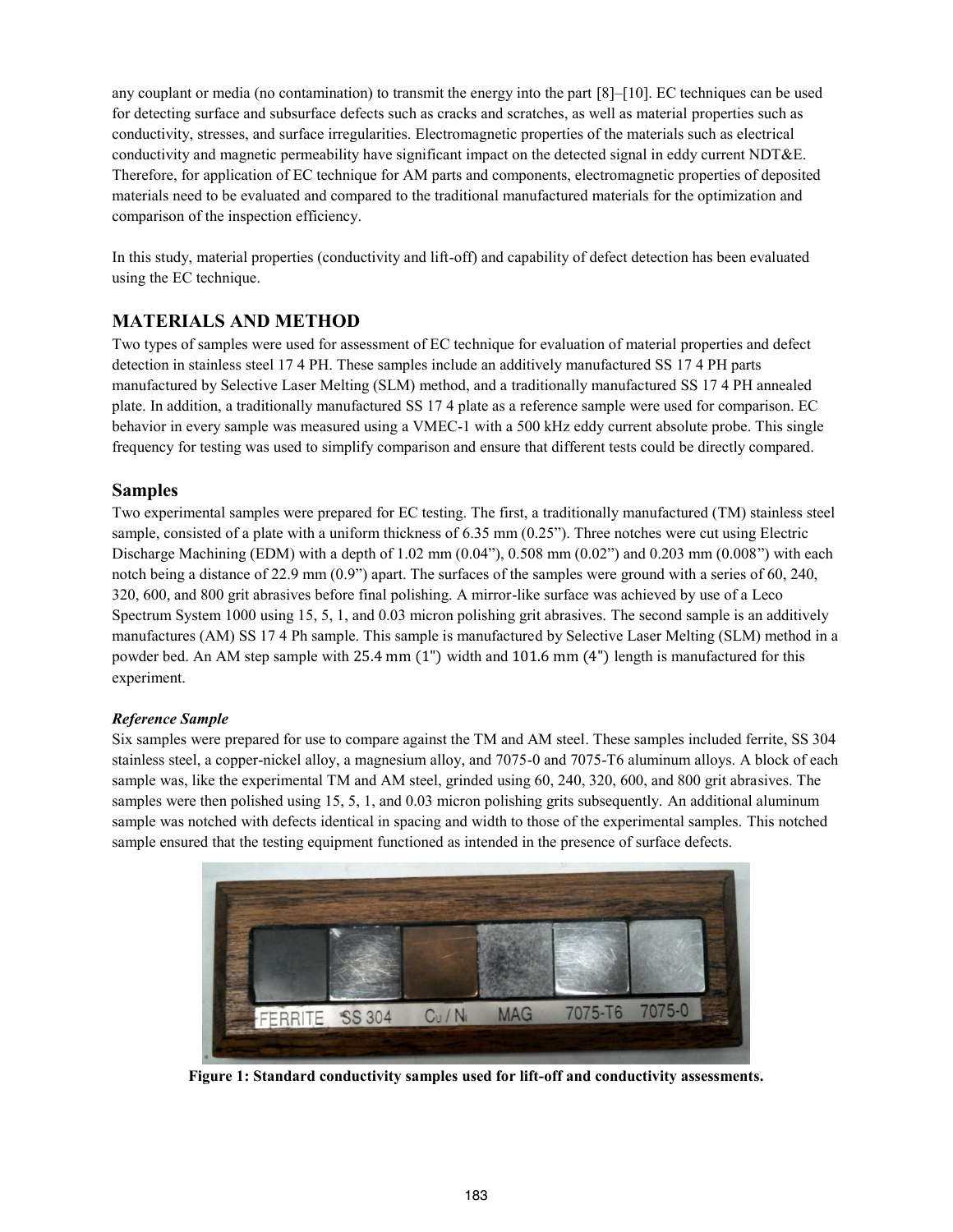#### **Additively Manufactured Samples**

The AM sample used in this experiment consisted of a step SLM manufactured segment of SS 17-4. Though this sample is stepped as opposed to the uniform  $6.35$  mm  $(0.25)$  thickness of the TM plate, the effects are negligible for the scope of this experiment. In this application, EC testing is only used at the surface down to a shallow penetrating depth within the sample. Additionally, the width of the samples and the spacing between notches is great enough to negate edge effects during testing.



**Figure 2: The TM (left) and AM (right) samples after grinding and polishing.** 

### **Conductivity Measurement Using Eddy Current NDE**

In eddy current testing (EC), different measurements can be carried out through the selection of the testing parameters such as test frequency. In conductivity measurement, the test frequency selected should be sufficiently high so that eddy current penetration is limited only to a fraction of the test material thickness based on the skin depth relation (Eq. 1). The effects of test frequency on the conductivity measurement has been evaluated by many researchers [11].

$$
\delta \approx \frac{1}{\sqrt{\pi f \mu \sigma}} \tag{Eq. 1}
$$

where;  $\delta$  = Depth of penetration (mm)  $f =$  Testing frequency (Hz)  $\sigma$  = electrical conductivity (%IACS)

#### *Impedance Plane Diagram*

The Impedance plane diagram is a tool to use for representation of impedance (resistance  $(R)$ ) and inductive reactance  $(X<sub>1</sub>)$ ) variation due to change in material inhomogenities (defects) or properties. This change in impedance reveals important information about the integrity of the part and material condition. As a result, the impedance plan diagram is a major milestone in enhancing the defectability, interpretation, and, in turn, the reliability of eddy current response information. Figure 3 shows the representation of the circuit diagram of an eddy current inspection system as well as the related impedance plane.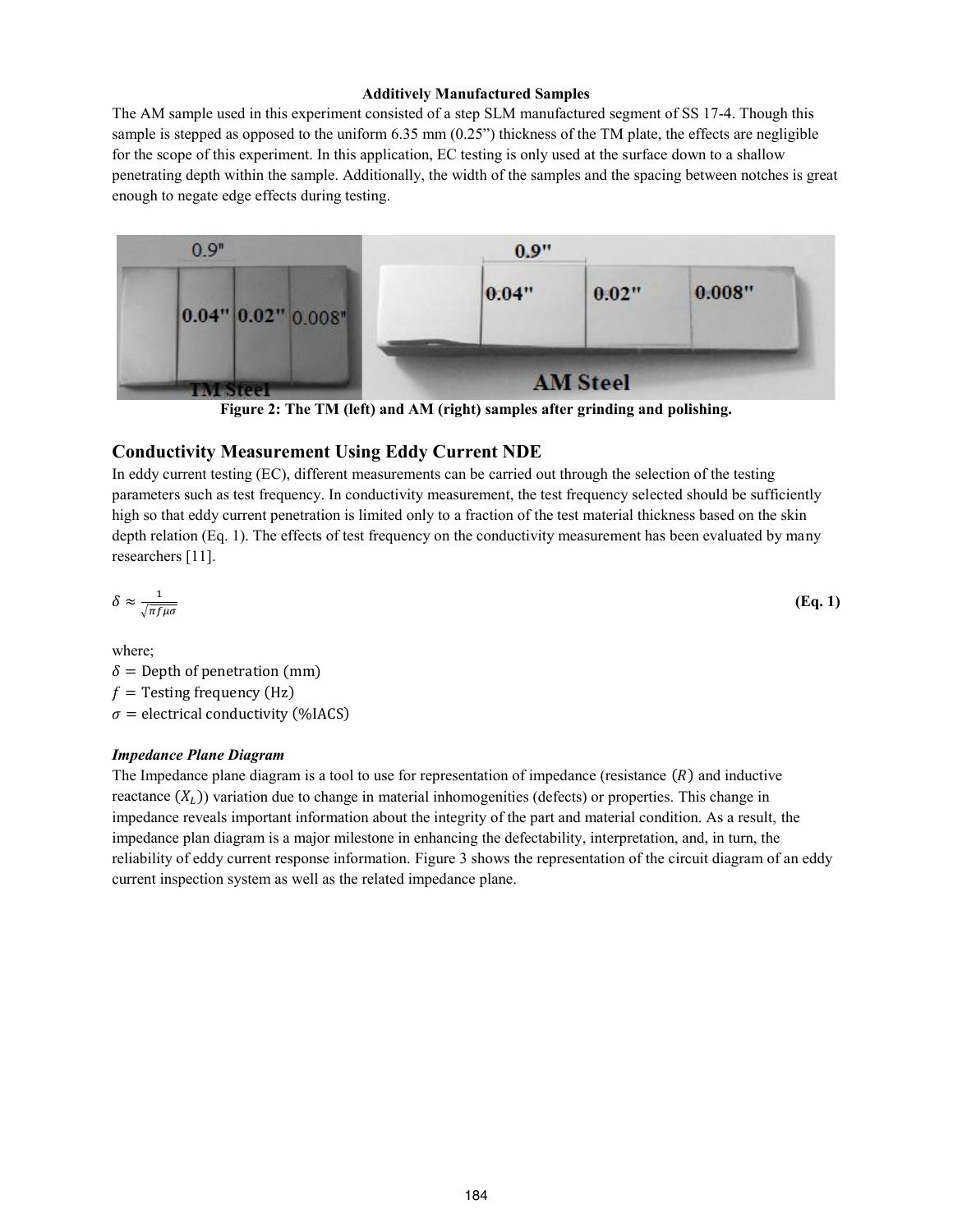

**Figure 3: Eddy current electromagnetic testing method (a) circuit diagram of an eddy current inspection system, (b) impedance plane.** 

#### *Conductivity Measurement*

Conductivity is a measure of a material's ability to conduct an electric current. When an electrical potential difference is placed across a conductor, its movable charges flow and giving rise to an electric current. The conductivity,  $\sigma$ , is defined as the ratio of the current density to the electric field strength. Conductivity is the reciprocal (inverse) of electrical resistivity,  $\rho$ , and has the SI units of Siemens per meter  $(S, m^{-1})$  and CGSE units of inverse second  $(s^{-1})$ .

#### *Lift-off Curves*

When a test coil is remote from any conductive material, impedance is at a position of high inductive reactance and low resistance. The high value for the air point on the inductive reactance scale occurs because there is no secondary flux available to reduce primary flux; the low value on the resistance scale occurs because the only resistance detected is that of the coil wire.

#### **RESULTS AND DISCUSSION**

Eddy current technique allows to identify and sort the conductivity properties of the conductive metals by their relative conductivities. Although Conductivity of a metal can be found using 4 point Alternating Current Potential Drop (ACPD) measurements, the process is complicated and needs to be done with higher accuracy.

#### **Conductivity Measurement**

For the purposes of simplicity only EC probe was used to compare the conductivities of the two samples. To get an idea of where the conductivity curves of AM and TM steel lies, a standard EC conductivity reference block (Figure 1) was used. Figure 4 shows the lift-off curves for the materials in conductivity standard sample as well as AM and TM SS 17 4 PH samples using 500 kHz frequency probe.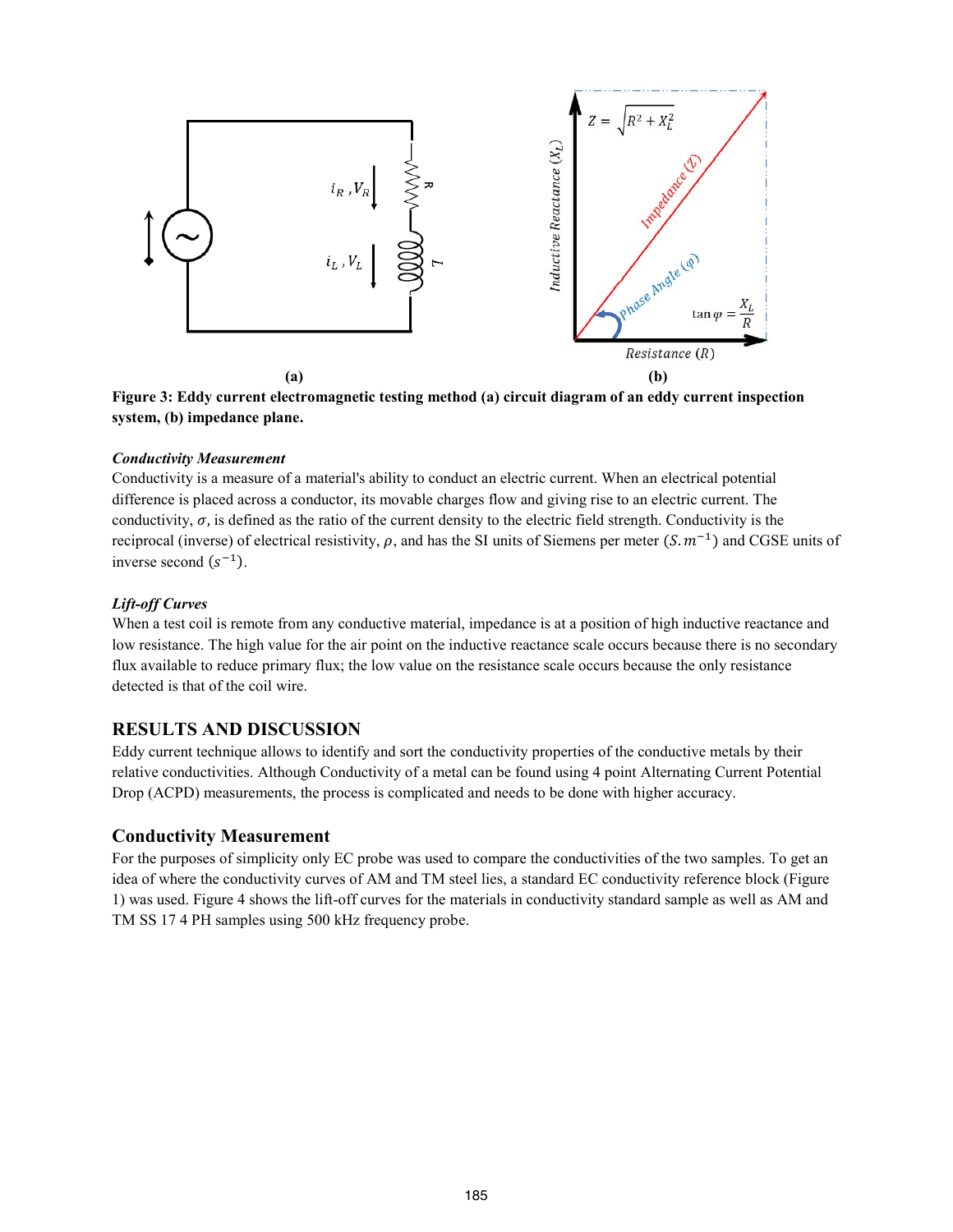

**Figure 4: Lift-off curves for comparison of the conductivity for standard conductivity sample set as well as TM and AM SS 17 4 PH samples.**

As can be seen from the lift-off curves in Figure 4 at 500 kHz testing frequency, we can conclude that the SS 17 4 PH is categorized as a magnetic material while the conductivity of SS 17 4 PH is less than Ferrite. Furthermore, the comparison for the conductivity between TM and AM SS 17 4 PH shows that the conductivity of TM SS 17 4 PH is higher than AM SS 17 4 PH.

After determining the range of conductivity and magnetic characteristics of the SS 17 4 PH, a closer look at the conductivity of the samples in Figure 5 shows the behavior of the lift-off curves for conductivity measurement between a non-magnetic material (Aluminum) and SS 17 4 PH (TM and AM).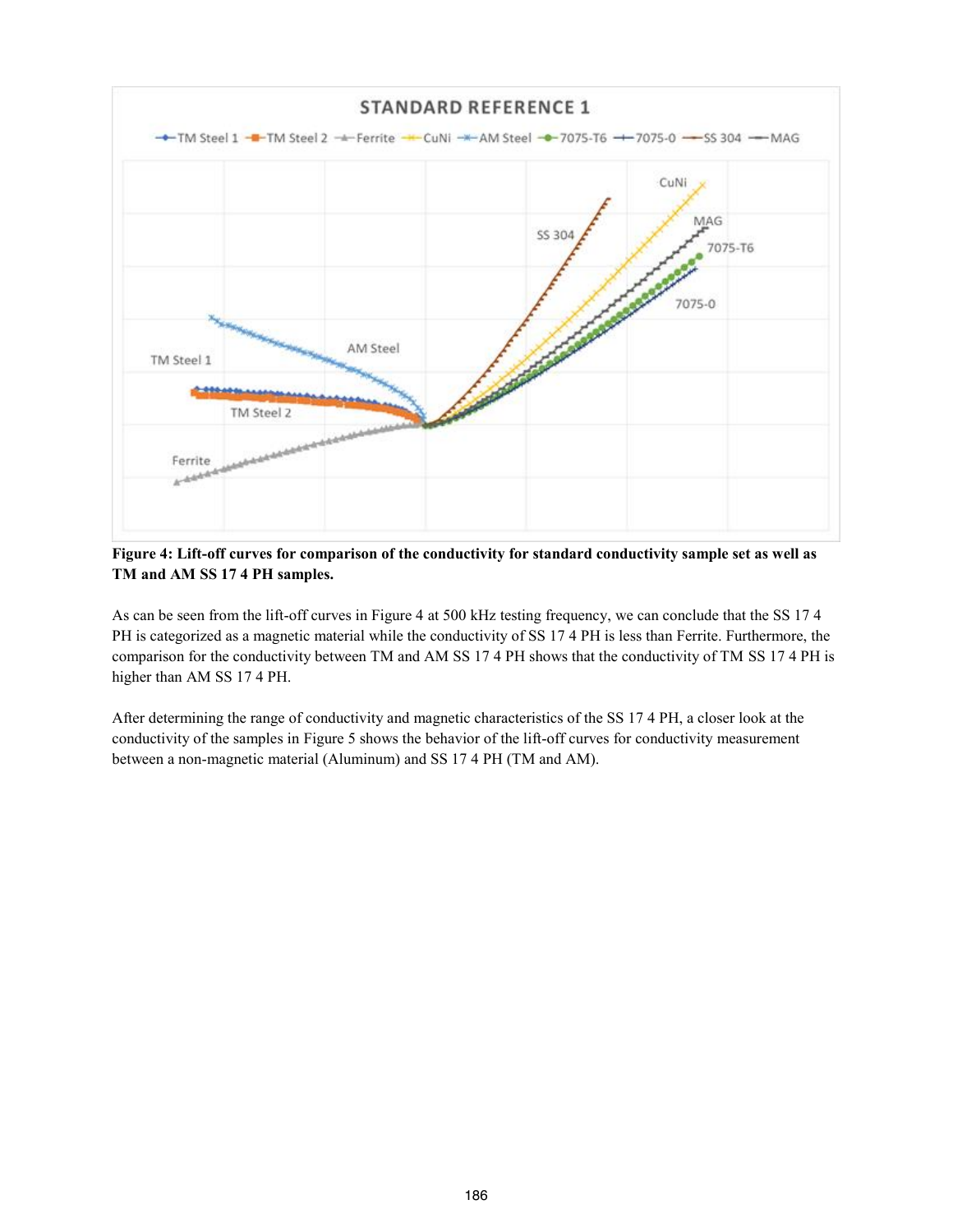

**Figure 5: Lift-off curves for comparison of the conductivity for a non-magnetic material (Aluminum) as well as TM and AM SS 17 4 PH samples.**

# **Discontinuity signal display**

One of the most important applications of eddy current testing is detection and evaluation of cracks and other discontinuities. Figure 6 compares the behavior of the surface-breaking defects (cracks) in TM SS 17 4 PH sample using 500 kHz absolute frequency probe.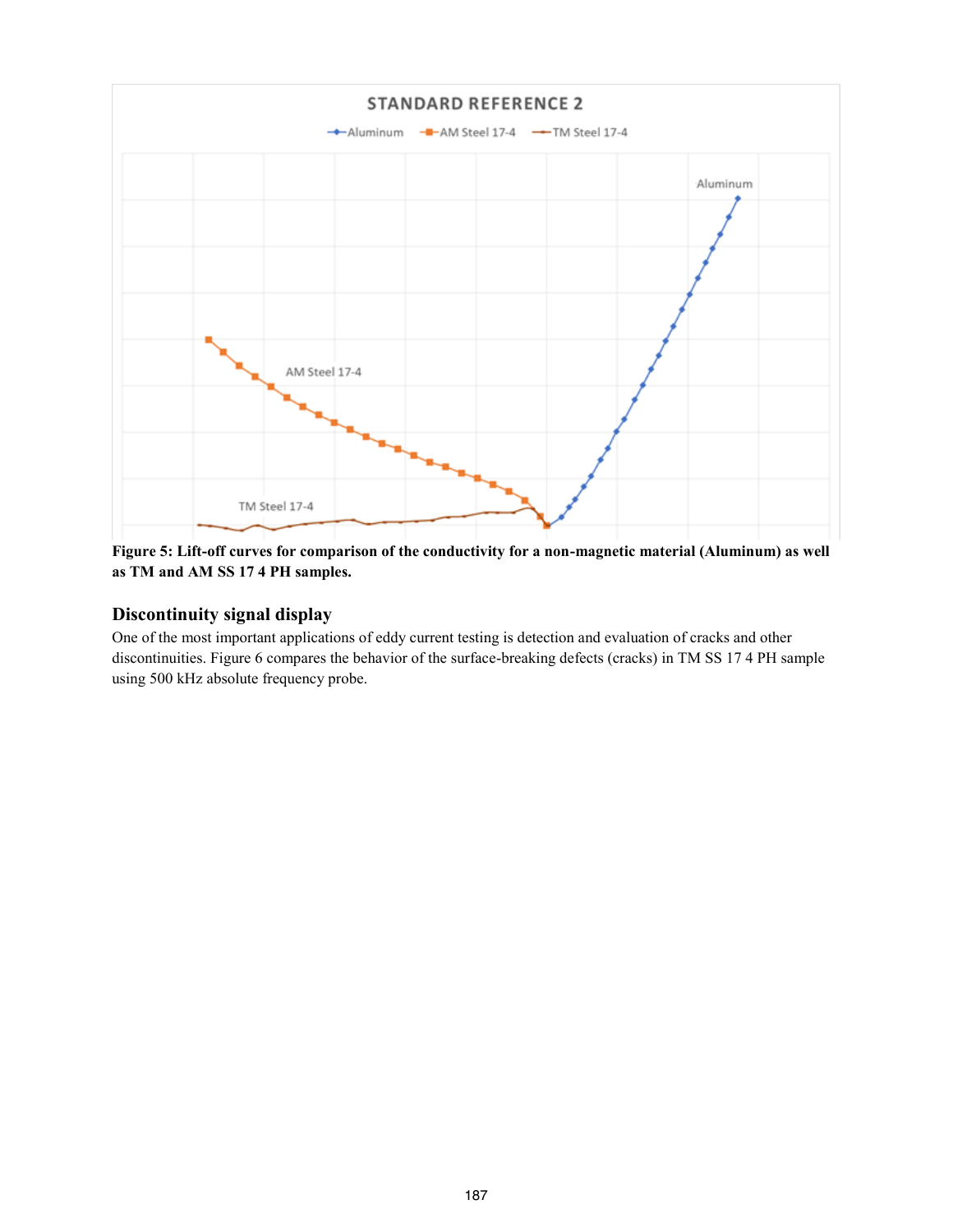

**Figure 6: Results of the surface-breaking defects (cracks) in TM SS 17 4 PH sample using 500 kHz absolute frequency probe.**

Figure 7 compares the behavior of the surface-breaking defects (cracks) in AM SS 17 4 PH sample using 500 kHz absolute frequency probe. As can be seen from the graph in Figure 7, the amplitude and phase of response signal for similar surface discontinuities have been changed when comparing to the TM material. This indicated the difference in electromagnetic properties of the materials. Distortion in the response signal is also higher in AM sample which can be due to the surface condition in AM sample and the experimental uncertainties.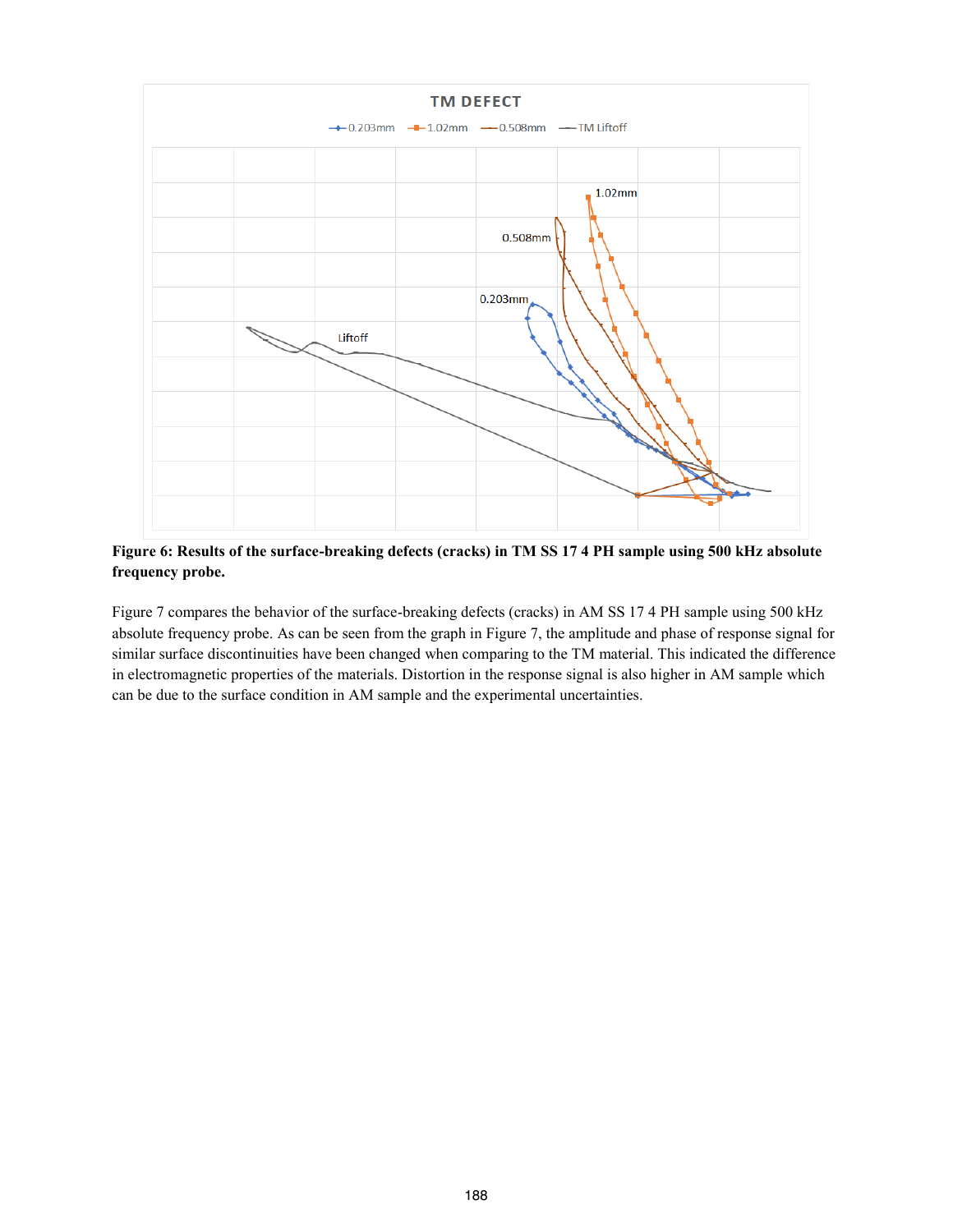

**Figure 7: Results of the surface-breaking defects (cracks) in AM SS 17 4 PH sample using 500 kHz absolute frequency probe.**

# **SUMMARY**

One of the major advantages of the eddy current method is also one of its limitations. That is eddy current test result can be influenced by different variables including material conductivity, probe frequency, and the thickness and size of surface and subsurface discontinuities. However, the major limitation of the eddy current method is that response to these variables is vectorially additive. Another advantage of EC method which is very useful in case of AM material inspection and process monitoring is that the results are usually instantaneous. As soon as test coil responds to the test specimen, the results in impedance plane can be interpreted. Meanwhile, data on a large quantity of test material can be acquired in in-situ testing. This is a very important feature when considering EC for in-situ monitoring in additive manufacturing. Application of EC for AM needs a good understanding of the material properties and behavior under the electromagnetic interaction. Conductivity assessment of the additively manufactured SS 17 4 PH using lift-off curves showed that the conductivity of the additively manufactured (AM) SS 17 4 PH differs from the traditionally manufactured (TM) SS 17 4 PH. In the 500 kHz testing frequency, the comparison of the conductivity responses (lift-off curves) show that the conductivity of TM SS 17 4 PH is higher than AM SS 17 4 PH. Further evaluation of the other properties and quantitative assessment of the conductivity differences are necessary for study the effect of these differences on the discontinuity detection signals. The difference among the response signals for the similar surface discontinuities for TM and AM were observed which indicates the difference in material properties.

## **ACKNOWLEDGMENT**

Authors would like to acknowledge the ASNT Fellowship award for nondestructive evaluation of AM materials.